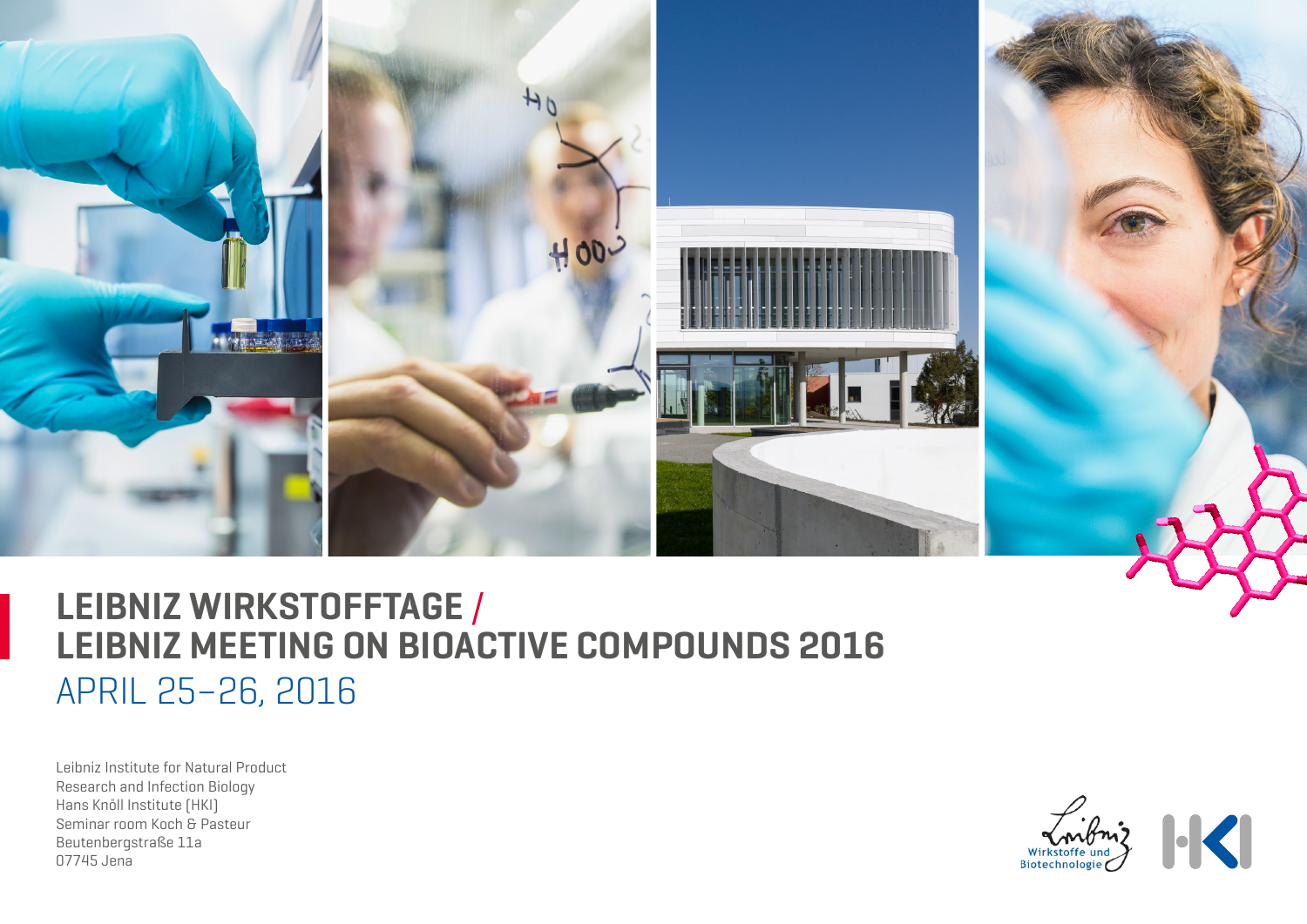## MEETING PROGRAMME

| Monday, April 25, 2016                                                    |                                                                                                                                                                                                                                                                         | 16:20                                                                                    | Coffee break                                                                                                                                                                                                                                                                                 |       |
|---------------------------------------------------------------------------|-------------------------------------------------------------------------------------------------------------------------------------------------------------------------------------------------------------------------------------------------------------------------|------------------------------------------------------------------------------------------|----------------------------------------------------------------------------------------------------------------------------------------------------------------------------------------------------------------------------------------------------------------------------------------------|-------|
| 12:00                                                                     | Registration and Lunch                                                                                                                                                                                                                                                  | 16:35                                                                                    | <b>Keynote Lecture</b><br>Paul Wender<br>Stanford University, Stanford, USA<br>Translating nature's library: Therapeutic leads for the eradication of<br>AIDS and the treatment of Alzheimer's disease<br>Chair: Ludger Wessjohann<br>Leibniz Institute of Plant Biochemistry, Halle (Saale) |       |
| 12:30                                                                     | <b>Welcome addresses</b><br>Axel Brakhage [Meeting chair]<br>Leibniz Institute for Natural Product Research and Infection Biology - Hans Knöll Institute, Jena<br>Ludger Wessjohann (Speaker of the Leibniz Research Alliance<br>Bioactive Compounds and Biotechnology] |                                                                                          |                                                                                                                                                                                                                                                                                              |       |
| Leibniz Institute of Plant Biochemistry, Halle (Saale)                    |                                                                                                                                                                                                                                                                         | Session 3: Bioactive Compounds III - Non-medical applications                            |                                                                                                                                                                                                                                                                                              |       |
| Session 1: Bioactive compounds I - Discovery<br>Chair: Kirstin Scherlach  |                                                                                                                                                                                                                                                                         | Chair: Dietmar Krautwurst<br>Deutsche Forschungsanstalt für Lebensmittelchemie, Freising |                                                                                                                                                                                                                                                                                              |       |
|                                                                           | Leibniz Institute for Natural Product Research and Infection Biology - Hans Knöll Institute, Jena                                                                                                                                                                       | 17:20                                                                                    | Christina Schmid                                                                                                                                                                                                                                                                             |       |
| 13:00                                                                     | <b>Keynote Lecture</b><br>Peter Hammann<br>Sanofi-Aventis, Frankfurt                                                                                                                                                                                                    |                                                                                          | Deutsche Forschungsanstalt für Lebensmittelchemie, Freising<br>The double function of thymol from thyme (Thymus vulgaris) - Key<br>food odorant and bioactive                                                                                                                                |       |
| 13:45                                                                     | Issues and strategies of antibacterial research and development<br>Serge Alain Fobofou Tanemossu<br>Leibniz Institute of Plant Biochemistry, Halle (Saale)                                                                                                              | 17:35                                                                                    | Maik Behrens<br>German Institute of Human Nutrition Potsdam-Rehbruecke, Nuthetal<br>Bitter taste receptors, the swiss army knife within the GPCR family                                                                                                                                      |       |
|                                                                           |                                                                                                                                                                                                                                                                         |                                                                                          |                                                                                                                                                                                                                                                                                              | 14:00 |
|                                                                           | Leibniz Institute for Natural Product Research and Infection Biology - Hans Knöll Institute, Jena<br>Natural products are key mediators during predatory interactions<br>between filamentous fungi and amoeba                                                           | 18:05                                                                                    | Patrick Marcinek                                                                                                                                                                                                                                                                             |       |
|                                                                           |                                                                                                                                                                                                                                                                         |                                                                                          | Deutsche Forschungsanstalt für Lebensmittelchemie, Freising<br>Revisiting saccharin - a bioactive beyond chemosensation                                                                                                                                                                      |       |
| 14:15                                                                     | Bernhard Westermann<br>Leibniz Institute of Plant Biochemistry, Halle (Saale)<br>Isolation, structure elucidation and synthesis of membrane-active<br>compounds                                                                                                         | 18:20                                                                                    | Award ceremony: Leibniz drug of the year<br>Chair: Ludger Wessjohann<br>Leibniz Institute of Plant Biochemistry, Halle (Saale)                                                                                                                                                               |       |
| 14:30                                                                     | Gerald Lackner                                                                                                                                                                                                                                                          | 19:00                                                                                    | Wine, fingerfood and cheese                                                                                                                                                                                                                                                                  |       |
|                                                                           | Leibniz Institute for Natural Product Research and Infection Biology - Hans Knöll Institute, Jena,<br>and Friedrich Schiller University Jena<br>Genomic insights into the uncultured toxin superproducer<br>Entotheonella factor' - a symbiont of marine sponges        |                                                                                          |                                                                                                                                                                                                                                                                                              |       |
| 14:50                                                                     | Coffee break                                                                                                                                                                                                                                                            |                                                                                          | Tuesday, April 26, 2016                                                                                                                                                                                                                                                                      |       |
| Session 2: Bioactive compounds II - Target based approaches & engineering |                                                                                                                                                                                                                                                                         |                                                                                          | <b>Session 4: Method development</b><br><b>Chair: Dirk Janasek</b>                                                                                                                                                                                                                           |       |
|                                                                           | Chair: Jörg Overmann<br>Leibniz Institute DSMZ-German Collection of Microorganisms and Cell Cultures, Braunschweig                                                                                                                                                      |                                                                                          | Leibniz-Institut für Analytische Wissenschaften, Dortmund                                                                                                                                                                                                                                    |       |
| 15:05                                                                     | Talitha Feuerhake<br>Leibniz Institute on Aging - Fritz Lipmann Institute, Jena<br>Structure activity relationships of FLI-06, a Notch inhibitor acting via                                                                                                             | 09:00                                                                                    | <b>Keynote Lecture</b><br>Mark Brönstrup<br>Helmholtz Centre for Infection Research, Braunschweig<br>Chemical Biology directed to anti-infective drug discovery                                                                                                                              |       |
|                                                                           | ER-export inhibition                                                                                                                                                                                                                                                    | 09:45                                                                                    | Vito Valiante                                                                                                                                                                                                                                                                                |       |
| 15:20                                                                     | Jan Chemnitz<br>Leibniz Institute for Experimental Virology - Heinrich Pette Institute, Hamburg<br>Targeting ESCRT-I for advanced anti-HIV therapy                                                                                                                      |                                                                                          | Leibniz Institute for Natural Product Research and Infection Biology - Hans Knöll Institute, Jena<br>Molecular speciation of austinoids in filamentous fungi                                                                                                                                 |       |
| 15:35                                                                     | Nico Ueberschaar<br>Friedrich Schiller University Jena<br>Bipiperidine conjugates as soluble sugar surrogates in DNA-                                                                                                                                                   | 10:05                                                                                    | Erik Freier<br>Leibniz-Institut für Analytische Wissenschaften, Dortmund<br>Spectroscopic imaging of bioactive compounds and microfluidics                                                                                                                                                   |       |
|                                                                           | intercalating antiproliferative polyketides                                                                                                                                                                                                                             | 10:20                                                                                    | Lisa Mahler                                                                                                                                                                                                                                                                                  |       |
| 15:50                                                                     | Philip Gribbon<br>Leibniz-Institut für Molekulare Pharmakologie, Berlin<br>EU Openscreen - New tools for life science research in Europe                                                                                                                                |                                                                                          | Leibniz Institute for Natural Product Research and Infection Biology - Hans Knöll Institute, Jena<br>pL-Droplets as novel vessels for ultra-high throughput cultivation and<br>screening of microbial cells                                                                                  |       |
|                                                                           |                                                                                                                                                                                                                                                                         | 10:35                                                                                    | Coffee break                                                                                                                                                                                                                                                                                 |       |

| 11:05 | <b>Keynote Lecture</b><br>Axel Brakhage<br>Leibniz Institute for Natural Product Research and Infection Biology - Hans Knöll Institute, Jena<br>Genome mining and activation of silent fungal gene clusters: A new<br>avenue to drug discovery<br>Chair: Bernhard Westermann<br>Leibniz Institute of Plant Biochemistry, Halle (Saale) |
|-------|----------------------------------------------------------------------------------------------------------------------------------------------------------------------------------------------------------------------------------------------------------------------------------------------------------------------------------------|
| 11:50 | Florian Kinß<br>Leibniz Institute for Natural Product Research and Infection Biology - Hans Knöll Institute, Jena<br>Transfer Group Antiinfectives - an approach to bridge the gap<br>between academia and industry                                                                                                                    |
| 12:10 | Closing remarks                                                                                                                                                                                                                                                                                                                        |
| 12:15 | Lunch                                                                                                                                                                                                                                                                                                                                  |
| 13:00 | Member assembly of the research alliance                                                                                                                                                                                                                                                                                               |

### **Poster exhibition**

Beemelmanns C The role of natural products in microbe-host interactions

Dörfer M\*, Heine D, Hertweck C, Hoffmeister D Synthesis of a probe to identify the cellular target of melleolide antibiotics

Ebersbach P\*, Stehle F, Kayser O, Freier E Localisation of cannabinoides in Cannabis sativa by multiphoton microscopy

Jänicke P\*, Wessjohann LA, Kaluđerović GN Fluorescent silica nanoparticles carrying bioactive natural products

Jonas M\*, Schmid C, Krautwurst D, Schieberle P Structure-activity relationships of thymol-related compounds as adenylyl cyclase inhibitors

Kalina M\*, Kaluđerović GN, Bartelt R, Brandt W, Wessjohann LA Anticancer compound tubugi and its derivatives

Rosendahl P\*, Freier E Analysis of bioactive compounds via CARS microspectroscopy

Sester A\*, Korp J, Nett M Genomic analysis of the biosynthetic potential of Pyxidicoccus fallax HKI 727

Steimecke A\*, Berger R, Wessjohann LA, Brandt W In silico screening and testing of new phytoeffectors to enhance drought stress tolerance in plants

Tippelt A\*, Nett M Genetic engineering of Saccharothrix longispora

Yılmaz DE\*, Sayar NA A microbial lipase from Cryptococcus diffluens (D44): production and biochemical characterization